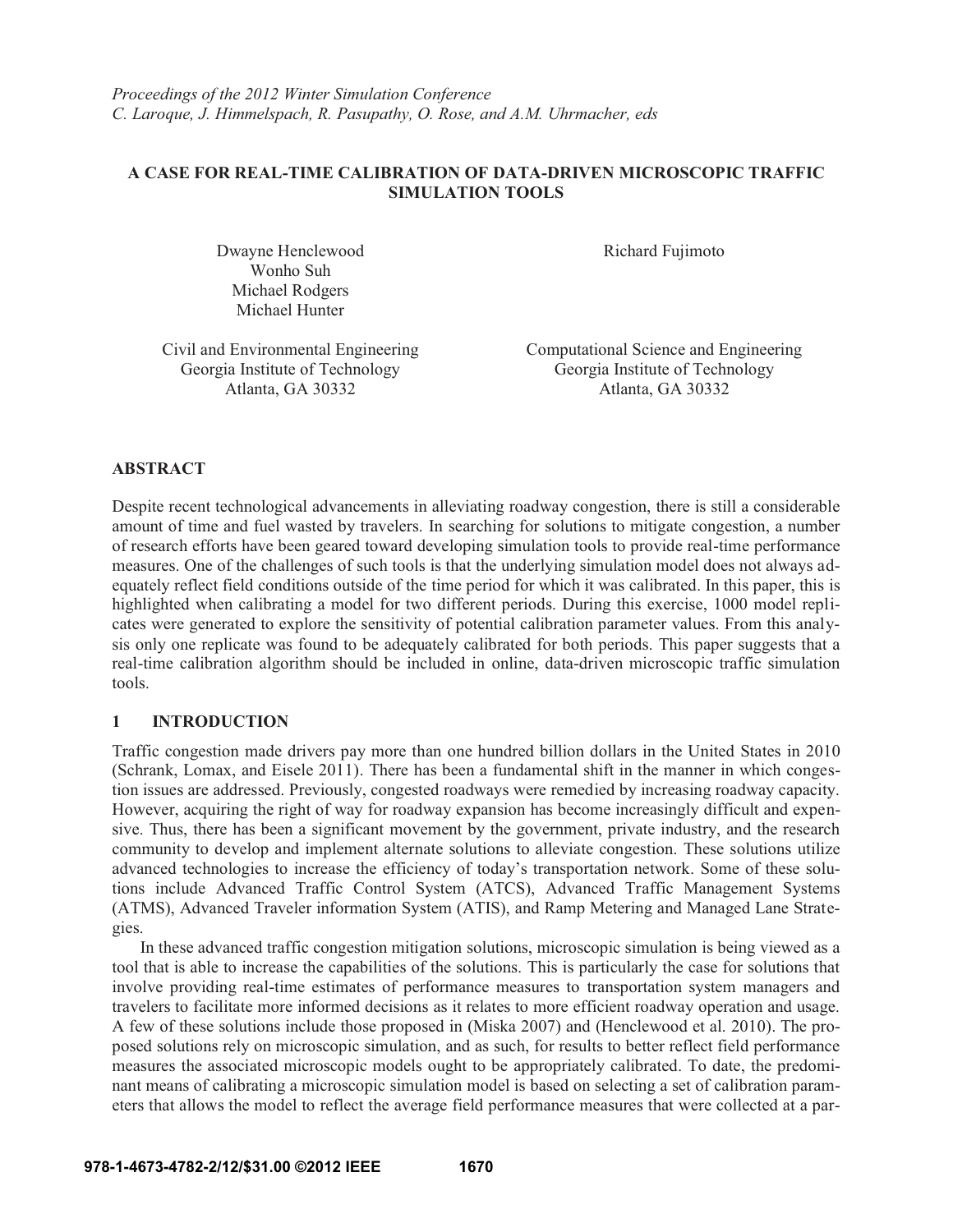# *Henclewood, Suh, Rodgers, Fujimoto, and Hunter*

ticular point in time. Although this method might be sufficient to provide the improvement in the model, given the intentions of the modeling effort, applying this method to a time-dependent modeling effort may be less the optimal. Toward this end this paper presents a case for real-time calibration of real-time / timedependent model efforts while presenting an alternate calibration procedure.

The goal of employing a real-time calibration procedure when undertaking a real-time / timedependent modeling effort is to allow the corresponding simulation model to better represent dynamic underpinnings that make up traffic related performance measures. Two of the more dominant reasons for the dynamicity in these underpinnings are the constant changes in driving behavior and driving environment. A real-time calibration procedure facilitates adjustments to the values of the various calibration parameters so that the effects of the behavior and environment changes can be captured appropriately.

In making the case for a real-time calibration procedure the following section presents a brief literature review of previous calibration efforts as it relates to the microscopic modeling of surface transportation. Afterwards, a real-time, data-driven, microscopic simulation experiment is described. The procedure that was used to calibrate the associated simulation model is also presented. The subsequent results are then presented and a real-time calibration procedure for time-dependent modeling efforts is proposed.

# **2 STATE OF THE PRACTICE - MICROSCOPIC TRAFFIC SIMULATION CALIBRATION**

A variety of methods have been developed to calibrate microscopic traffic simulation models. Hollander and Liu presented a rather comprehensive review of many of the current calibration methods, while attempting to highlight the fundamental requirements for calibrating microscopic simulation models (Hollander and Liu 2008). Zhang and Ma also surveyed a number of calibration methods and grouped them in three categories, 1) trial-and-error heuristics, 2) genetic algorithms, and 3) simulated annealing (Zhang and Ma 2008). Among these three categories, a majority of calibration methods fall into the first two categories. Trial-and-error heuristic methods tend to be more frequently selected than genetic algorithm methods as they are generally less complex. As for the trial-and-error methods, Chu and Liu developed a four-step process that includes calibration of driver behavior models, route choice, origindestination estimation and model fine tuning (Chu and Liu 2004). Also, Oketch and Carrick presented a method that first determines suitable values for model parameters such as, aggressiveness, awareness, target headways and reaction times that provided realistic results and second estimates representative origindestination (OD) matrices (Oketch and Carrick 2005). Toledo et al. employed an iterative approach that calibrated a model by jointly estimating OD flows and values for behavioral parameters (Toledo et al. 2004). Efforts presented by (Dowling, Holland, and Huang 2002; Dowling, Skabardonis, and Alexiadis 2004; Dowling et al. 2004) illustrated a series of iterations to a method whose foundation employed a four step process to calibrate a model. These four steps include error checking, calibration for capacity, calibration for demand, and overall review. As for calibration methods that belong to the genetic algorithm category, two of the more noteworthy applications were presented in (Park and Won 2006) and (Zhang, Ma, and Dong 2008).

In addition to the various methods used to calibrate microscopic simulation models, numerous criteria have been established to determine when a model is calibrated. Hollander and Liu provide a tabulated summary of a number of these calibration criteria (Hollander and Liu 2008). In examining these criteria and those established by others one notices that many tend to be subjective due to their dependence on what is being modeled and the goals of the modeling effort (Hellinga 1998). To date, the criteria to determine whether or not a model is calibrated typically involve parametric, first moment statistical comparisons of field and simulated performance measures. For instance, Park and Schneeberger used the results from the *t*-test to compare simulated and field travel time means as the criterion to determine when a model is calibrated (Park and Schneeberger 2003). Park and Won developed a criterion that deemed a model as calibrated when the model's travel time distribution "include the entire field-measured values" (Park, Won, and Yun 2006). Although these criteria may be sufficient to evaluate general traffic performance it is questionable if such means can provide more accurate evaluation for time-dependent traffic performance.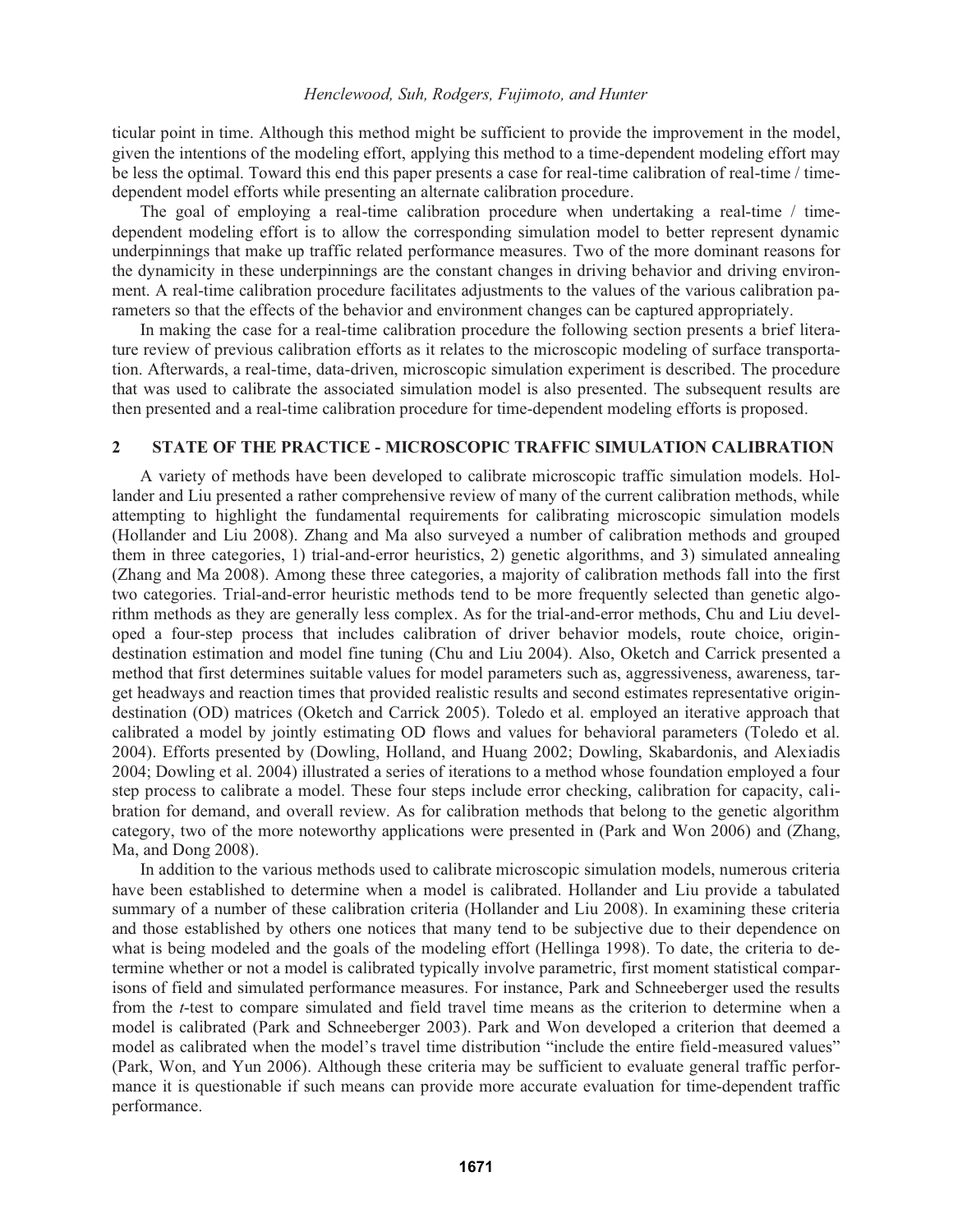# *Henclewood, Suh, Rodgers, Fujimoto, and Hunter*

Upon examining the various calibration methods and their associated calibration criteria, one recognizes that many of these works aim to find a set of calibration parameter values that results in a model producing performance measures that is similar to those collected from the field at a particular point in time. After finding this set of values, it is a common practice to use this calibrated parameter set to explore conditions outside of the time period from which the field data was collected. Although such an approach may be acceptable for some modeling efforts, the field conditions can be better represented with a set of parameters from the real-time calibration when undertaking real-time / time-dependent traffic analysis. This research effort is proposing that the values of the calibration parameters be allowed to change with respect to time. To support this proposal the calibration of a model that was a part of a data-driven simulation experiment is presented.

The calibration process presented here involves a comprehensive evaluation of the selection of calibration parameter values and a two-part criteria process. The primary goal for this calibration effort is to increase the quality and accuracy of information that is desired from some of today's more involved simulation models. This goal is a partial response to the desire to communicate both facility level and vehicle specific information to travelers and transportation system managers. It is hoped that this information will in turn arm these consumers with the knowledge to facilitate improved network usage and management. The accuracy of the information provided is therefore paramount (especially on the microscopic scale) hence the need for more robust calibration procedure and criteria to dictate when a model is adequately calibrated

# **3 THE DATA-DRIVEN SIMULATION EXPERIMENT**

The primary goal of this experiment is to determine the ability to provide accurate estimates of field performance measures by driving an online simulation with pertinent traffic data. The experiment employed an extensive set traffic data that was collected as part of the FHWA Next Generation Simulation (NGSIM) program (NGSIM 2011). The NGSIM data was collected on November 8, 2006, between 12:45PM and 1:00PM (referred as Noon period in this paper) and 4:00PM and 4:15PM (referred as Evening period in this paper), along Peachtree Street in Atlanta, Georgia. The segment being studied extended just south of the intersection of Peachtree and 10th Street and north of the intersection of Peachtree and 14th Street. This data set consists of trajectory information (with a resolution of a tenth of a second) for all vehicles traversing the corridor during the study period. In addition, signal phase information at each intersection, OD data for each vehicle, turning movement distribution data at each intersection, and a series of other traffic related information were also collected. Video of the entire corridor is also available during data collection periods.

For the experiment, a detailed VISSIM model of the study area was created. VISSIM is a discrete, stochastic, time step based microscopic simulation model (PTV 2011). This behavior-based multipurpose traffic simulation program has been developed to model a wide range of traffic conditions including freeway, arterial, and public transit operations. In this model all vehicles are modeled individually, based on a psycho-physical driver behavior model developed by Wiedemann (PTV 2011). Roadway geometry was based on existing conditions at the time of the experiment and additional information such as vehicle volume, turning movement distribution, routing decisions and signal timing plans were added based on the NGSIM data set. Several verification iterations were completed to ensure that the model correctly represented the study area, as well as the traffic operations during the study period.

To simulate streaming detector data, trajectory and OD information were used to create a VISSIM trip-chain file, which approximates the process of streaming detector data into the data-driven online simulation process. A trip chain file is able to approximate a detector stream as each file's record consists of a time-stamp, indicating when a vehicle entered the network (i.e. crossed a boundary link detector), and a zone number indicating a vehicle's origin (i.e. the boundary detector crossed) and destination. This string of information is similar to that from a detector, except for a vehicle's destination.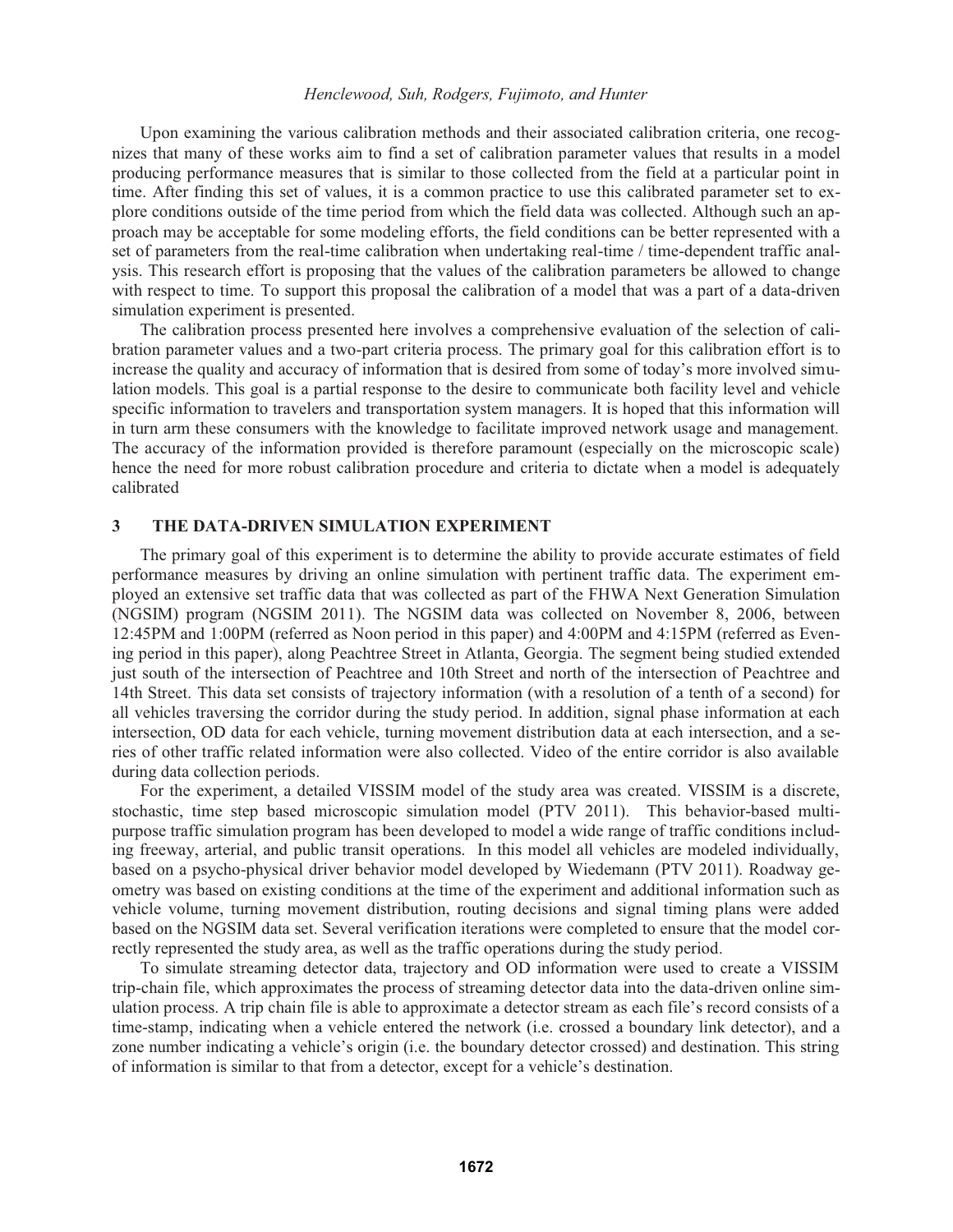# **3.1 Experimental Results**

Upon appropriately inputting the necessary field data into the VISSIM model of the NGSIM study area, ten replicate runs were conducted. The results from these runs were then used for the comparison between field and simulated performance measures. In examining the average of the 10 replicate runs there were some discrepancies between the simulated and field travel time estimates. A common discrepancy is that VISSIM tends to under estimate field travel times. The smallest difference between VISSIM and field travel time is approximately eight seconds, which occurred for the Noon-South time period. While the largest difference, 32.7 seconds, occurred for the Evening-Southbound period. The simulation does a slightly better job estimating travel times for the Noon period compared to the Evening. When comparing standard deviations, it is seen that the values produced by VISSIM are similar to those from the field, which indicates that VISSIM's approximation of the variation travel time estimates is rather similar to that of the field. With dissimilar means and "similar" standard deviations it is anticipated that the observed discrepancies may be addressed through a more rigorous calibration effort. Density plots were examined to further corroborate this hypothesis, Figure 1.



Figure 1 Density Plots of Field vs. VISSIM (single run) Travel Times

The density plots of the simulated travel times generally capture the bi-modal or tri-modal form of the field travel times. The differences between the plots tend to be a shifting of the centroid of the modes or proportionality between the different modes. However, in all cases the general form of the distribution is reflected, a very encouraging finding, likely indicating many of the differences may be addressed through a more involved calibration procedure.

### **4 MODEL CALIBRATION**

### **4.1 Calibration Procedure**

The calibration procedure that was employed calibrate the VISSIM model of the NGSIM corridor is a Monte Carlo inspired approach was adapted from (D. Miller 2009). The foundation of this approach is the use of ten effective calibration parameters and the creation of unique sets of values for each of these pa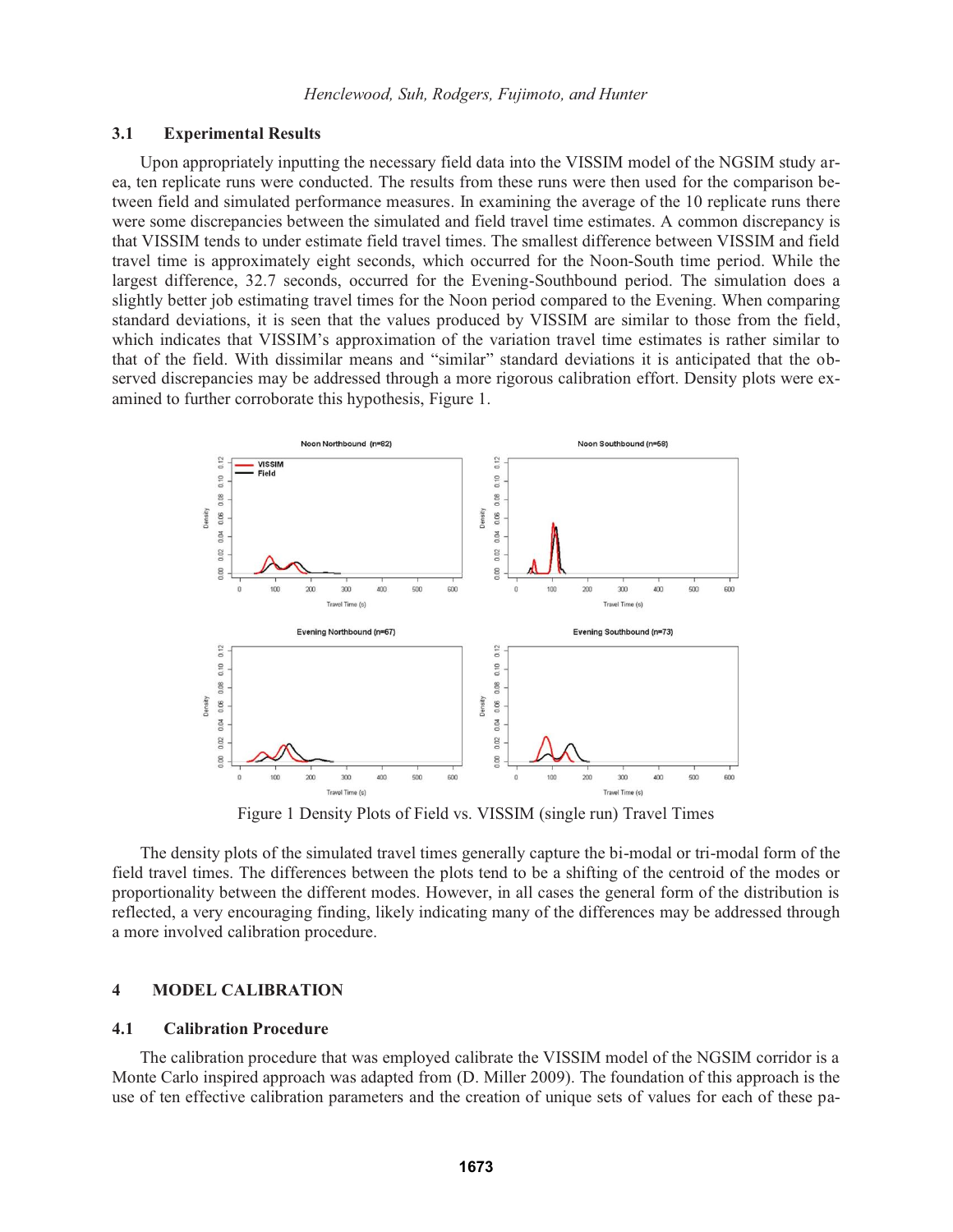rameters to sufficiently represent the available sample space (D. Miller 2009; D. Miller et al. 2012). This Monte Carlo approach produced 1000 unique parameter sets that were simulated in the NGSIM model. From these model runs / parameter set simulations, travel time and saturation flow measures were extracted. These measures were then analyzed to determine which combination of parameter values most closely reproduced the NGSIM results, and is therefore a calibrated parameter set.

Figure 2 presents travel time density plots for each NGSIM study period and travel direction. Each of the 1000 VISSIM simulation runs, each containing the described three-batches, produced these density plots. This set of results will be used in conjunction with saturation flow measures to aid in the NGISM model calibration process.



Figure 2 Travel Time Density Plots for Each Period and Direction

# **4.2 Calibration Criteria**

This research effort formulates a two-part criteria process to select calibrated parameter sets. The first part compares field and simulated saturation flow rates to ensure that the models produce reasonable estimates. This is an imperative step as it is possible for models to produce accurate estimates of performance measures, such as travel time, while over or under estimating saturation flow rates. Failure to adequately model saturation flow could prove significant. For example, by over estimating saturation flow a simulation will over estimate capacity. In a scenario analysis where base volumes are increased to a higher level to represent future conditions it is possible they could exceed field capacity (implying significant congestion) but the simulation would continue to show uncongested operations. As a result, the simulation would no longer reflect field conditions.

The second part of this process involves the statistical evaluation of the mean and the distribution of the performance measures being studied, travel time in this case. By evaluating travel time means and distributions, the calibrated model will consider reflecting both corridor level and individual vehicle level traffic information, which is necessary for real-time simulation.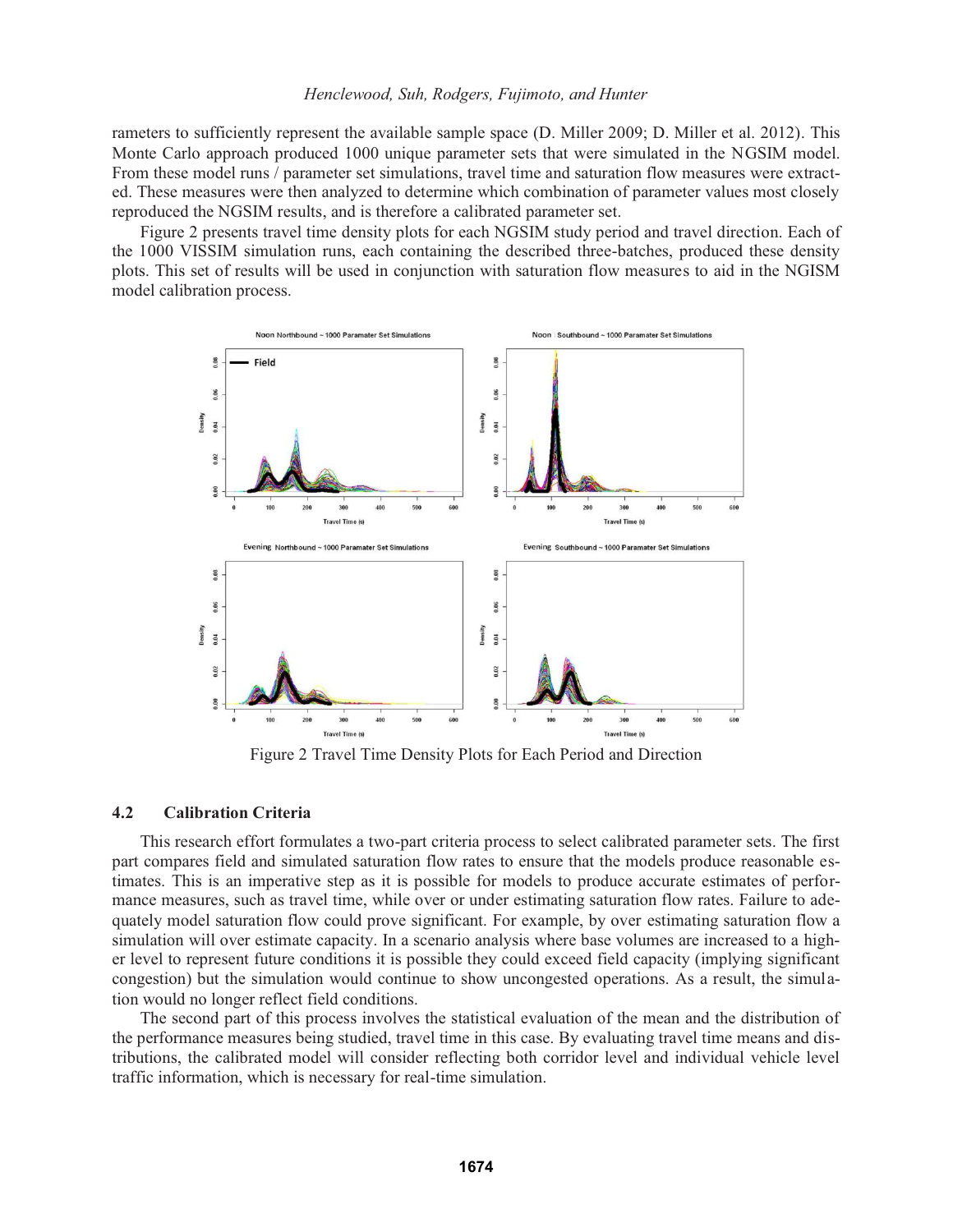### **4.2.1 Flow Criterion**

Establishing a flow criteria not only facilitates greater confidence in the results from an calibrated model but it also provides some level of protection from the potential dangers in the application and implementation of the calibrated model.

Acceptable ranges for flow were established based on appropriate field measurements. Videos of the NGSIM corridor operation were observed and headway measurements collected. Headway measurements were collected and arranged in two groups. One group contained measurements from the second vehicle in the queue to fifth vehicle, while the next group contained measurements from the sixth to the ninth vehicle. These headway measurements were then averaged for each cycle and converted to startup and saturation flows, respectively. Similar measurements were obtained from the 1000 VISSIM models of the NGISM corridor. Table 1 presents a comparison of the summary statistics for both the field and simulated flow measurements.

|                           | <b>Field Measures</b> |                 | Simulated Measures |                        |  |  |
|---------------------------|-----------------------|-----------------|--------------------|------------------------|--|--|
| <b>Statistic</b>          | Start-up Flow         | Saturation Flow | Start-up Flow      | <b>Saturation Flow</b> |  |  |
| Min                       | 959                   | 1229            | 960                | 798                    |  |  |
| Mean                      | 1408                  | 1673            | 1357               | 1433                   |  |  |
| Max                       | 732                   | 2480            | 1886               | 2257                   |  |  |
| <b>Standard Deviation</b> | 182                   | 281             | 181                | 306                    |  |  |

Table 1 Summary Statistics of Field and Simulated Startup and Saturation Flow Measurements

To create the startup and saturation flow criterion, a reasonable range was chosen to aid in the evaluation of whether or not a parameter set may be retained for further consideration as a calibrated model. The reasonable range was constructed by forming a 95% confidence interval around the mean flow values from the field. A challenge in constructing an appropriate confidence interval is the limited field data as only 28 cycles were observed and particularly for saturation flow estimates only 3 cycles had queue lengths that were greater of equal to nine vehicles. In an attempt to address the negative consequences that may occur because of limited data, such as incorrect variance estimation, a bootstrap approach was taken to bolster the field data that will be used to inferences about field startup and saturation flow estimates.

Bootstrapping is a means of making statistical inferences in the presence of limited data. The bootstrap method involves the re-sampling of data, with replacement, in order to generate an empirical estimate of the entire sampling distribution of a statistic. To carry out the bootstrap approach on the field flow measurements 10,000 re-samples were randomly drawn, with replacement, from the startup and saturation flow estimates. (Mooney and Duval 1993)

A 95% confidence interval was constructed using the bootstrapped flow measurements from the field. This confidence interval was produced by the percentile-*t* method and was selected as the reasonable range for simulated flow rates. The upper and lower bounds for startup flow is 1342 and 1488 veh/hr/ln respectively; while for saturation flow the bounds are 1499 and 1796 veh/hr/ln. In applying the flow criterion, simulated models that produced average startup and saturation flow measurements that are within the respective confidence intervals are retained for further consideration as calibrate models. After applying this criterion, of the 1000 VISSIM models only 159 produce flow measurements that are within the 95% confidence intervals. These 159 models will now be examined via the statistical evaluation criteria to determine which models are calibrated.

#### **4.2.2 Statistical Evaluation Criterion**

For statistical evaluation criteria travel time distributions from each of 159 models were examined. Parametric and non-parametric statistical tools were explored to compare field and simulated travel time estimates. Parametric tools are more commonly used for these types of comparisons. However, the limita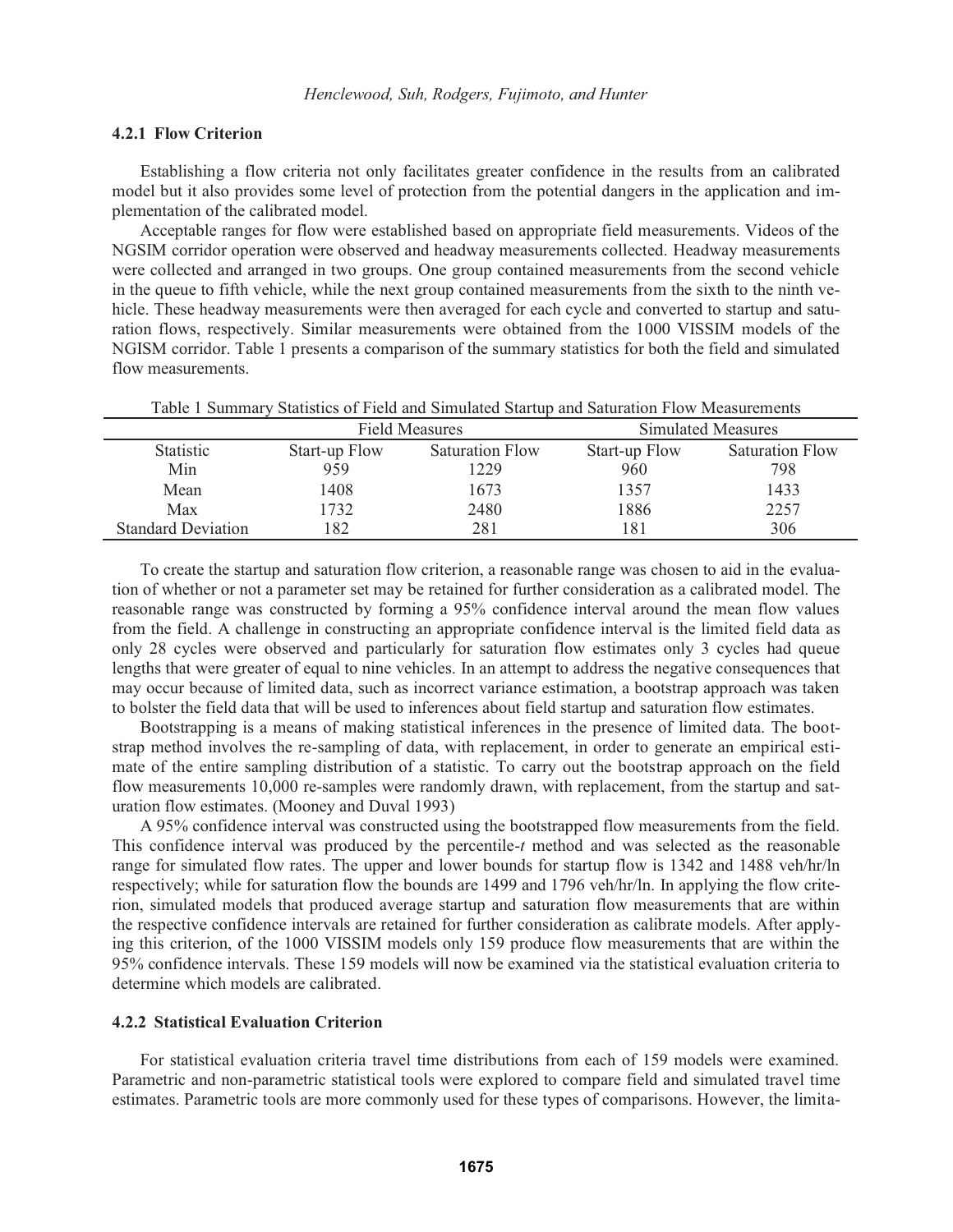tion of parametric tools is that they require data to fit a known distribution, typically a normal distribution, and field data often do not fit known distributions. Therefore, to ensure proper comparisons of field and simulated data, non-parametric tools were used.

Two sets of non-parametric tools were used to establish the statistical calibration criterion, one is a general distribution comparison to primarily determine the homogeneity between field and simulated travel estimates. The other set of tools performed a more stringent comparison of travel time distributions. With these tools working in tandem, parameter set simulations that produce accurate estimates of field travel distributions will be considered as calibrated replicates.

# **4.2.2.1General Distribution Comparison**

The Wilcoxon rank sum and Mann-Whitney tests were identified as appropriate tools for such an evaluation. When comparing populations, the rank-sum test has as its null hypothesis that the "two population are equal –  $F_x(x) = F_y(x)$ . (Kvam and Vidakovic 2007). In other words, the rank sum test attempts to determine "whether the groups are homogeneous or one group is 'better' than the other" (Kvam and Vidakovic 2007). The Mann-Whitney test was also selected as its function is "to find differences in two populations" (Kvam and Vidakovic 2007). Given the similarity in intentions between this test and the rank sum test, and the equivalency of the Mann-Whitney and Wilcoxon test statistic; the Wilcoxon-Mann-Whitney (WMW) test was chosen to evaluate the general differences between field and simulated travel time distributions.

The Wilcoxon-Mann-Whitney test was implemented using *R* (Gentleman and Ihaka 1993). More specifically, the WMW test was applied using the *wilcox.exact()* command. One of the outputs from the *wilcox.exact()* command is a *p*-value that is used in the decision to accept or reject the null hypothesis, *Ho*, which is in essence states that the field and the simulated travel time distributions are likely equivalent. A calibration criterion based on the WMW *p*-value is the rejection of  $H<sub>o</sub>$ , and subsequently a model parameter set, when the *p*-value is  $\leq 0.01$ . This criterion is then paired with another that is based on a more stringent comparison travel time distribution.

The need for a more stringent comparison of travel time distributions is due to one of the fundamental principles of the WMW test. Because the WMW relies on ranks, the evaluation of travel time distributions is based on relative differences amongst the data points versus the magnitude of those differences. By not basing the comparison on the magnitudes of these differences, it weakens the distribution comparison between field and simulated measures.

#### **4.2.2.2Secondary Distribution Comparison**

Given the multimodal travel time distributions, with hard to discern parametric descriptors, the Kolmogorov-Smirnov (KS) non-parametric test was selected to further compare the distribution of travel time datasets. The KS test was considered as a secondary distribution test as its test statistic "is the basis of many nonparametric goodness-of-fit for distributions" (Kvam and Vidakovic 2007). In addition, unlike the WMW test, the KS test does take into account the magnitude of the differences between the data points of the samples being compared. However, given the data at hand, the KS test was applied in conjunction a less formal, non-parametric heuristic form fit (HFF) test to select replicate runs that produced travel time distributions that were more similar to those obtained from the field.

The HFF test was included to provide an alternative distribution comparison method whose assumption(s) were not violated by the data at hand, unlike the KS test. One of the assumptions of the KS test is that data being analyzed is continuous (Law and Kelton 1991; Kvam and Vidakovic 2007). The field travel times for time experiment is not continuous and it is expected that there will be other circumstances under which such measures will not be continuously distributed. The lack of continuous travel times is in part due to signalized intersections not affording the realization of some travel time values. Although the KS test can still be applied to discontinuous data, inferring from possibly incorrect results could prove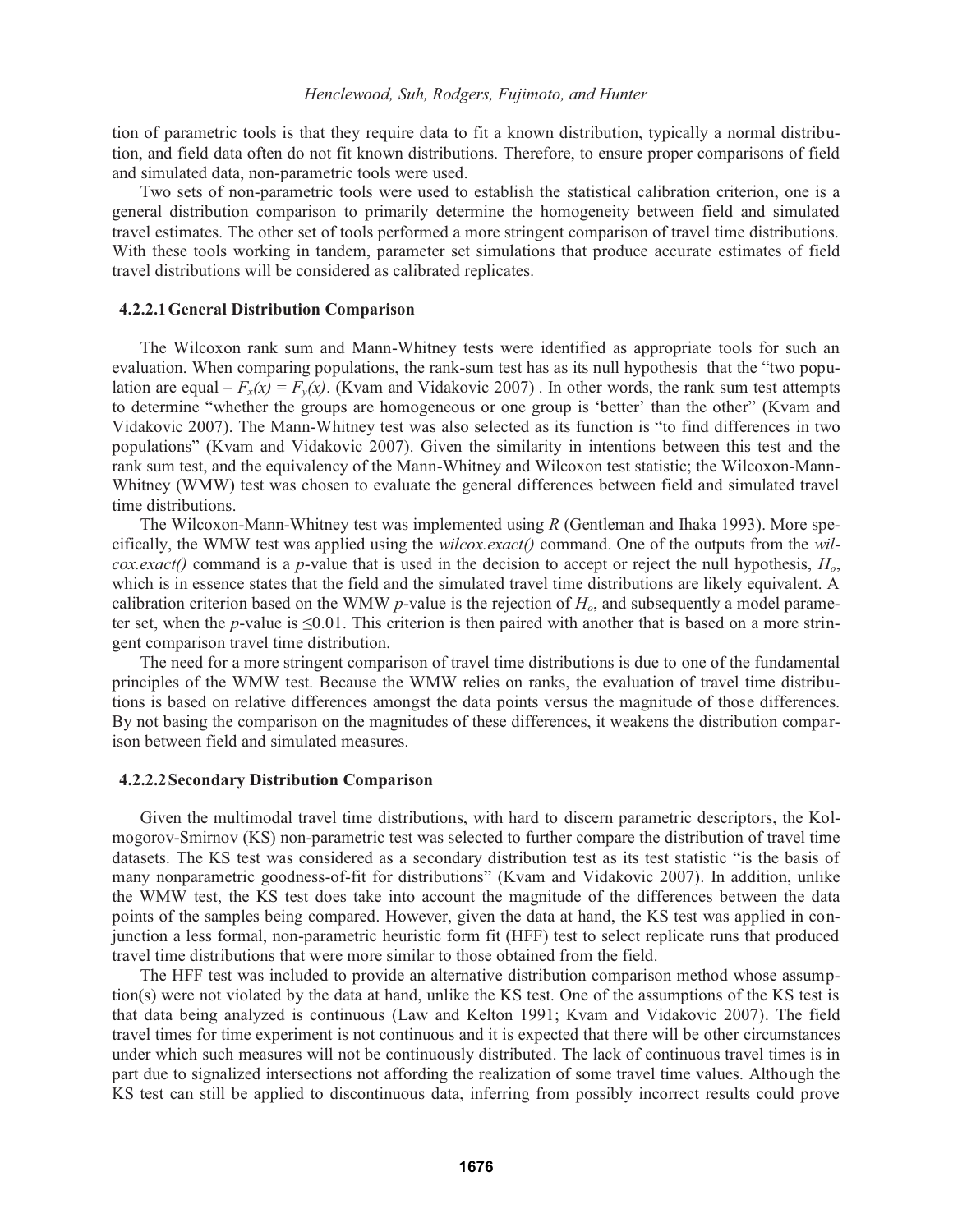costly. Incorporating the HFF test is an attempt to mitigate potential incorrect inferences and subsequent elimination of possible calibrated parameters sets. It is in this vein that both the KS and the HFF test will be used to evaluate distribution fits.

To formalize the calibration criterion based on the KS test, a model comparison whose test statistic corresponds to a *p*-value of  $\leq 0.01$  will result in a rejection of  $H_0$ . The null hypothesis in this case states that there is insufficient evidence to suggest that a parameter set's simulated distribution of travel time estimates is different from same distribution obtained from the field. The rejection of  $H_0$  for a particular travel time segment removes that model from being considered as a possible calibrated model for a particular period and travel direction. The KS test was also implemented in the *R* environment using the *ks.test()* command that includes an associated *p*-value as a part of its output (Gentleman and Ihaka 1993).

To limit erroneous inferences from the KS test, particularly in the instances when the data being compared is discontinuous, the HFF test is devised to compare the rate of change of the CDFs of the two distributions. A test statistic, *H*, is created and is defined as the sum of squares of the difference between the rate of change between the CDF of the field and simulated data,  $F_n(x)$  and  $\bar{F}_n(x)$ , respectively. Mathematically;

$$
H = \sum \left(\frac{dF_n(x)}{dx} - \frac{d\dot{F}_n(x)}{dx}\right)^2
$$

There are no assumptions associated with the HFF test. To make inferences from the HFF test consider the magnitude of *H*. The smaller the magnitude of *H*, the more likely that the parameter set simulation being compared will be calibrated. A disadvantage of this method is that it does not take into account shifts along the x-axis, i.e. differences in central tendencies (mean/median). This is concerning as a for a given comparison, *H* having a value equal to or close to zero does not necessarily mean that the results from a parameter set fits field data. The only definitive statement that may be made is that the shapes, or forms, of the two distributions, including its modal characteristics, are similar.

The heuristic nature of the HFF test also aids in selecting a calibrated model. For a given travel time segment 1000 values of *H* will be calculated. Since there is currently no *p*-value for this test statistic, parameter set simulations that produce *H* values in the bottom half of the range of *H*-values are considered as calibration model candidates.

The statistical evaluation criteria uses the WMW, KS and HFF tests to thoroughly examine the field and simulated travel time distributions. All three statistical tests were used to determine which parameter set satisfy the statistical evaluation criteria. These tests were only performed on the 159 parameter set simulations that satisfied the above saturation flow criteria. The results from these tests will further determine which parameter sets are calibrated. The following steps outline the application of these tests and how parameter sets that satisfy the statistical evaluation criteria are selected:

- 1. Conduct the WMW test to perform a general comparison of field and simulated travel time distributions.
- 2. Retain parameter set simulations whose WMW test yielded *p*-values  $\geq$  0.01. This will be a set of parameter sets denoted by *Mn|U*.
- 3. Conduct the KS test to compare the distributions of field and simulated travel times.
- 4. Retain parameter set simulations whose KS test yielded  $p$ -values  $\geq 0.01$ . This will be a set of parameter sets denoted by *Mn|D*.
- 5. Conduct the HFF test to compare the shapes of the distributions of field and simulated travel times.
- 6. Retain parameter set simulations whose *H* value is in the bottom half of the range of *H*-value. This will be a set of parameter sets denoted by  $M_n|H$ .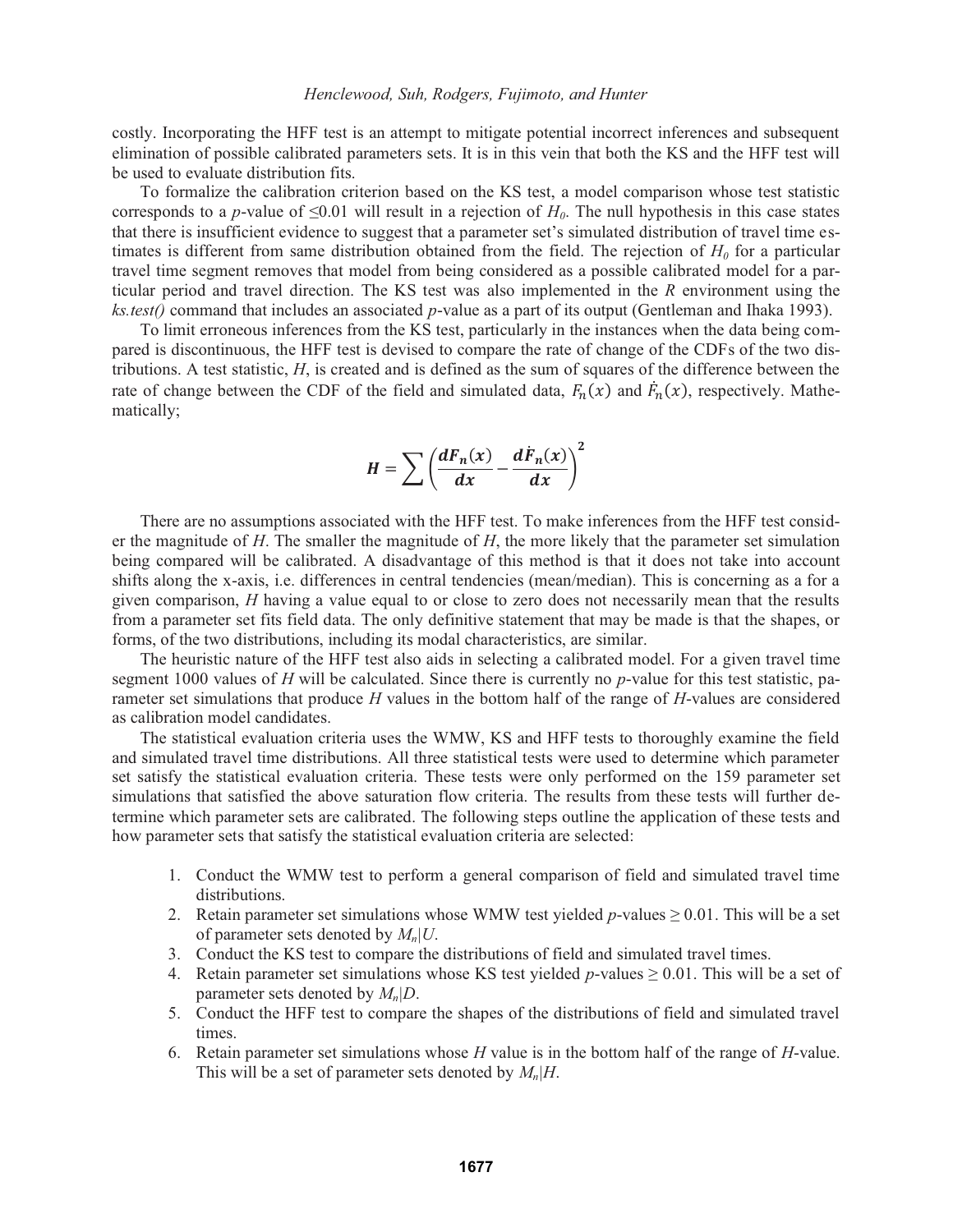7. To obtain the set of parameter set simulations that satisfy the statistical evaluation criteria, carry out the following set operation

$$
M_f = M_n | U \cap (M_n | D \cup M_n | H)
$$

#### **5 RESULTS AND DISCUSSION**

The two-part criteria process was carried out for each time period and direction of travel in the NGSIM data set (12PM and 4PM, Northbound and Southbound). Using only the parameter set simulations that satisfy part one of the calibration criteria, the next set of parameter sets simulations were eliminated after applying the WMW test. The remaining parameter set simulations, *Mn|U*, had sufficiently similar distributions that there was insufficient evidence to reject  $H_0$ . Similarly, the KS and HFF tests were conducted. The final set of parameter set simulations that were obtained after applying the above set operation. The remaining set of parameter simulations are deemed calibrated – according to the two-part criteria process. Table 2 presents a summary of the number of parameter set simulations that were retained as the various calibration criterion were applied.

| Criteria                      | $2$ NB           | ↩<br>12 SB | 4 NB | 4 SB |  |
|-------------------------------|------------------|------------|------|------|--|
|                               |                  |            |      |      |  |
|                               | Number of Models |            |      |      |  |
| Initial                       | 1000             | 1000       | 1000 | 1000 |  |
| <b>Saturation Flow</b>        | 159              | 159        | 159  | 159  |  |
| <b>Statistical Evaluation</b> |                  |            |      |      |  |
| <b>WMW</b>                    | 44               | 93         | 35   |      |  |
| <b>KS</b>                     | 51               | 101        | 35   |      |  |
| <b>HFF</b>                    | 91               | 122        | 100  | 158  |  |
| Satisfied Criteria            | 44               | 92         | 34   |      |  |

Table 2 Number of Models Remaining After the Application of Each Calibration Criteria

A final set of calibrated parameter sets must next be selected based on comparisons with four different field datasets – two periods with two travel directions. The preceding analysis resulted in a selection of parameter sets that are adequately calibrated for each time period – direction alternatives,  $M_{f12/NB}$ ,  $M_{f12/SB}$ ,  $M_{f14/NB}$ , and  $M_{f14/SB}$ , where the subscript represents time period and direction (i.e.  $M_{f12/NB}$  represents the set of adequately calibrated replicates for the 12PM, northbound traffic). Ideally, the parameter sets for each of these time periods and directions should be the same. However, the above analysis yielded a number of different calibrated parameter sets across periods and directions. This means, for each time period and direction, different parameter sets were able to produce a calibrated model. Table 3 presents the number of parameter sets that are the same for different time periods and travel direction. From the table below, one observes that there was 43 simulation models that were calibrated for Noon period, and two for the Evening period. And that there was only one model that was calibrated for both periods and travel directions.

Table 3 Number of Common Models for each Approach and Time Period

|                                      | $12-NB$ | l 2-SB | $4-NB$ |  |
|--------------------------------------|---------|--------|--------|--|
| $12-NB$                              | 44      |        | 29     |  |
| $12-SB$                              | 43      |        |        |  |
| $4-NB$                               | 29      |        | 34     |  |
| $4-SB$                               |         |        |        |  |
| Common to all Periods and Directions |         |        |        |  |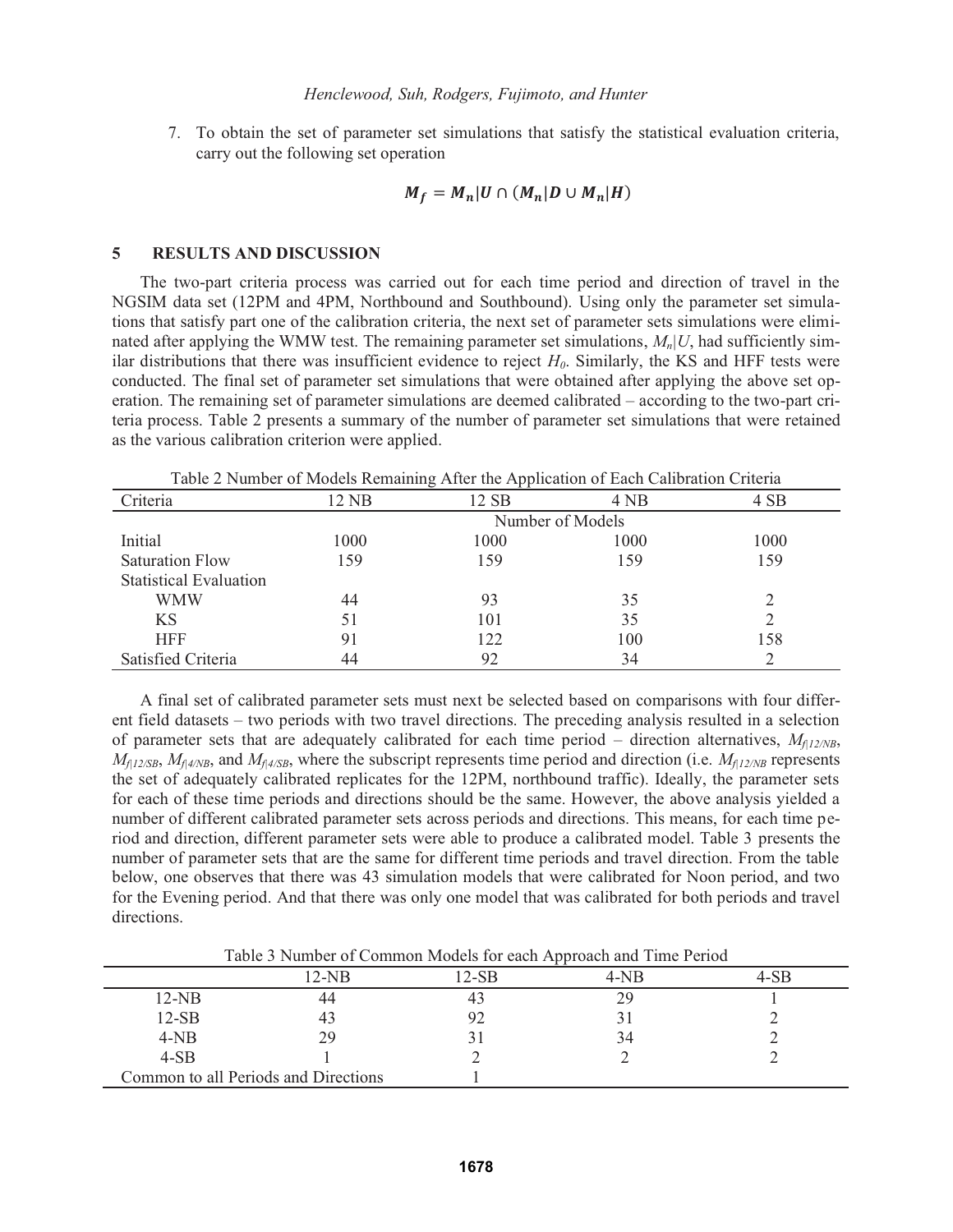# *Henclewood, Suh, Rodgers, Fujimoto, and Hunter*

Given the various sets of parameter values that produced calibrated simulation models, the next step is deciding which parameter set(s) should be used for real world applications. Two types of objectives are presented to aid in this decision.

The first objective is associated with planning purposes, which typically involves the evaluation and communication of corridor level traffic information, such as average travel time and volume. If the intention of the model is to provide general information regarding the traffic's current and future conditions, especially as it relates to the effects of certain strategies or policies, or changes in demand, any of the calibrated parameter sets may be used. In the case of the NGSIM study corridor, any one of the 95 parameter sets may be used as they were deemed adequately calibrated for at least one period and direction. This recommendation does allow for different time periods to utilize different parameter sets. However, where a parameter set(s) is found to satisfy all time periods and directions, one as in this case, it is recommend that this parameter set be included in the analysis.

To obtain a more comprehensive view of the traffic's performance, it is reasonable to perform a study where not only the random seed is altered for each run but the parameter set may also be changed. In this instance, for each enhanced model run, a parameter set is randomly selected from the family of calibrated sets. This approach parallels, and improves upon, a multi-run simulation analysis. Instead of only altering the random seed of a calibrated model, the values of the entire set of effective calibration parameters are changed. Such a change will provide greater insight into the variability of the simulated output. As a precautionary measure, it is recommended that throughout this analysis, the modeler should also monitor saturation flow measures in addition to the other performance measures, to ensure that a simulation's output remains valid.

The second category of objectives is more temporal in nature. This refers to models that are created to communicate corridor and individual vehicle level traffic information in a time-base or real-time fashion. For such purposes, it is advised that the calibrated replicates that best reflect traffic conditions during the analysis period be used. If traffic information about the Noon period is requested, any number of the 136 parameter sets should be used to deliver the relevant information. Again, using more than one of these parameter sets is encouraged, making the information more robust.

Given the above temporal objective, one of the more immediate expansions of the effort is to have an array of time-of-day calibrated parameter sets which are intended to provide time-based traffic information for periods in which driver behavior maybe be deemed homogeneous. The use of these time-ofday based parameter sets is analogous to applying different signal timing plans, throughout the day, for an intersection. It is expected that there will be multiple calibrated parameter sets for each period. And similar to previous scenarios, these parameter sets should be used as a part of a multi-run simulation analysis – providing a comprehensive view of anticipated performance measures. A further expansion of the timeof-day parameter set construct is the development of a real-time calibration algorithm. The goal of such an algorithm is to allow a real-time data driven simulation model to adapt to changes beyond those of the physical transportation network. This algorithm will be responsible for intelligently adjusting the effective calibration parameters in order for the simulated environment to continue accurately estimating measures – even as drivers' behavior and environment changes.

# **6 CONCLUSION**

As the transportation community continues to develop tools to alleviate congestion, traffic simulation is beginning to play a more significant role. This is particularly the case when attempting to employ realtime traffic information to manage and use the transportation facility more efficiently. In light of the growing prominence of traffic simulation, particular emphasis ought to be placed on the calibration of the associated models. Toward this end, a number of calibration methods that have been employed in practice was highlighted. These methods have been successful in producing calibrated models. However, they are often calibrated using data from a single time period and it is hypothesized that that the resulting calibrated model may not be able to sufficiently represent traffic conditions outside of that time period. This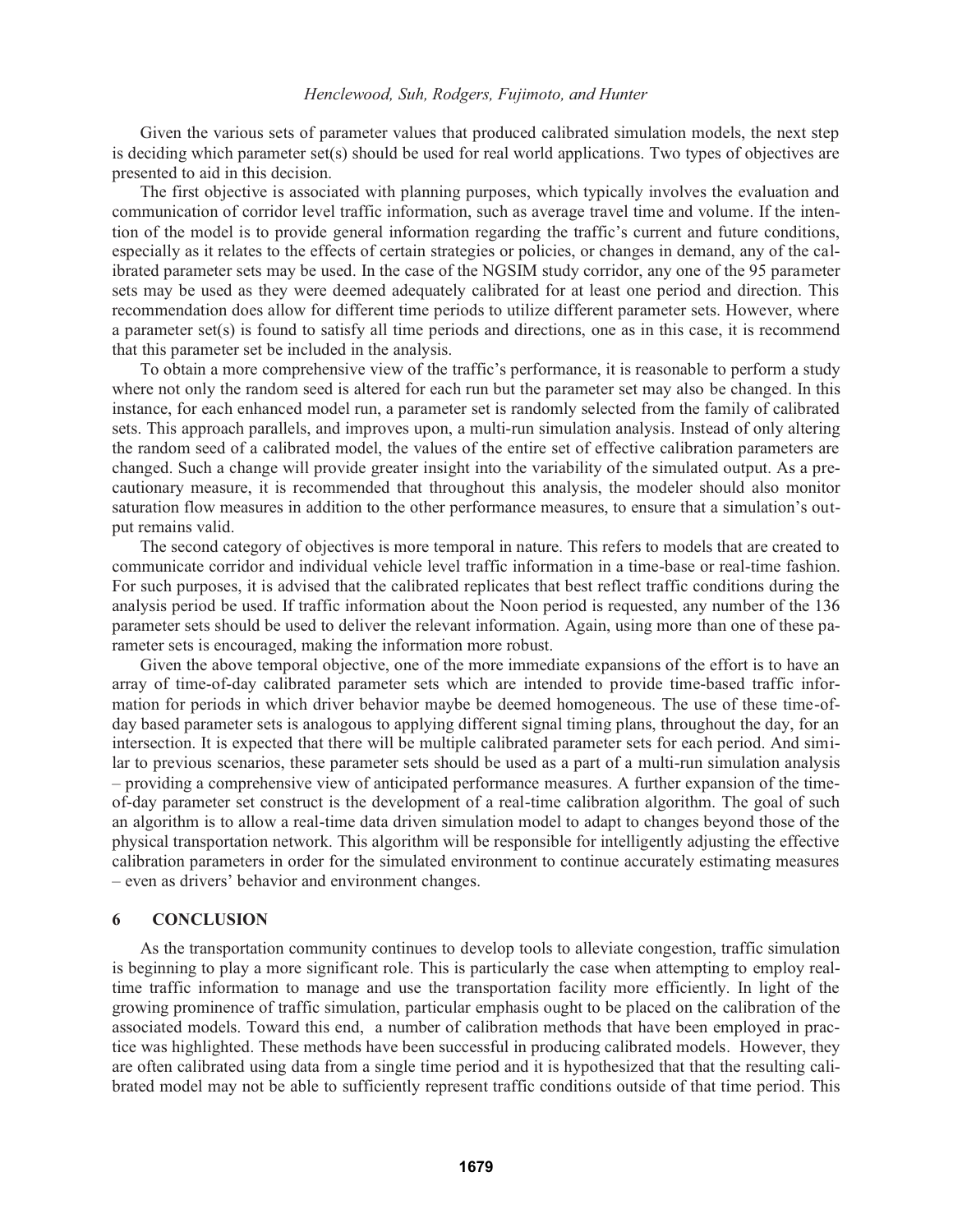research effort explored this hypothesis by employing a Monte Carlo based calibration procedure to the VISSIM model that is associated with a data-driven experiment.

The Monte Carlo based procedure produced 1000 unique candidate parameter sets to calibrate a VISSIM model. To determine which of the 1000 models were well calibrated, a two-part criteria process was applied to the models' output. There were 93 and 34 calibrated models belonging to Noon and Evening time periods respectively. This discrepancy in the number of calibrated models is one of the first indicators that different periods do require different set of values for pertinent calibration parameters. In light of these results it is recommended that for real-time or time-dependent simulation efforts, a corresponding calibration procedure ought to be developed and implemented to bolster the inferences that may be made via simulations' output, even with changing time-periods.

#### **REFERENCES**

- Chu, Lianyu, and Henry X Liu. 2004. A Calibration Procedure for Microscopic Traffic Simulation. In *83rd Transportation Research Board Annual Meeting*, 1-25. Washinton DC.
- Dowling, Richard, Joseph Holland, and Allen Huang. 2002. *Guidelines for Applying Traffic Microsimulation Modeling Software*. Oakland.
- Dowling, Richard, Alexander Skabardonis, and Vassili Alexiadis. 2004. *Traffic Analysis Toolbox Volume III: Guidelines for Applying Traffic Microsimulation Modeling Software*. Vol. III. Oakland.
- Dowling, Richard, Alexander Skabardonis, John Halkias, Gene McHale, and Grant Zammit. 2004. "Guidelines for Calibration of Microsimulation Models: Framework and Applications." *Transportation Research Record* 1876 (1) 1-9.
- Gentleman, Robert, and Ross Ihaka. 1993. The R Project for Statistical Computing. http://www.rproject.org/.
- Hellinga, BR. 1998. Requirements for the Calibration of Traffic Simulation Models. In *Canadian Society for Civil Engineering 1998 Annual Conference*, 211-222. Halifax, Nova Scotia. http://www.civil.uwaterloo.ca/bhellinga/publications/Publications/CSCE-1998-Calibration.PDF.
- Henclewood, Dwayne, Angshuman Guin, Randall Guensler, Richard Fujimoto, and Michael Hunter. 2010. Real-Time Data Driven Arterial Simulation for Performance Measures Estimation. In *Winter Simulation Conference*, ed. B. Johansson, S. Jain, J. Montoya-Torres, J. Hugan, and E.\ Yücesan, 13. Baltimore.
- Hollander, Yaron, and Ronghui Liu. 2008. "The principles of calibrating traffic microsimulation models." *Transportation* 35 (3) 347-362.
- Kvam, Paul H., and Brani Vidakovic. 2007. *Wiley Series in Probability and Statistics, in Nonparametric Statistics with Applications to Science and Engineering*. Hoboken, NJ, USA: John Wiley & Sons, Inc.
- Miller, David. 2009. Developing a Procedure to Indentify Parameters for Calibratoin of a VISSIM Model. Georgia Institute of Technology.
- Miller, David M, Dwayne Henclewood, Michael Rodgers, and Michael Hunter. 2012. Parameter Selection Procedure for Signalized Arterial Simulation Calibration. In *TRB 91st Annual Meeting Compendium of Papers CD-ROM*. Vol. 7228. Washinton DC.
- Miska, Marc Philipp. 2007. Microscopic Online Simulation for Real time Traffic Management. Delft University of Technology.
- Mooney, Christopher Z., and Robert D. Duval. 1993. *Bootstrapping: A Nonparametric Approach to Statistical Inference*. Sage Unive. Newbury Park, CA: Sage.
- NGSIM. 2011. The NGSIM Community Website. http://ngsim-community.org/.
- Oketch, T, and M Carrick. 2005. Calibration and validation of a micro-simulation model in network analysis. In *84th Transportation Research Board Annual Meeting*, 17. Washinton DC: Transportation Research Board.